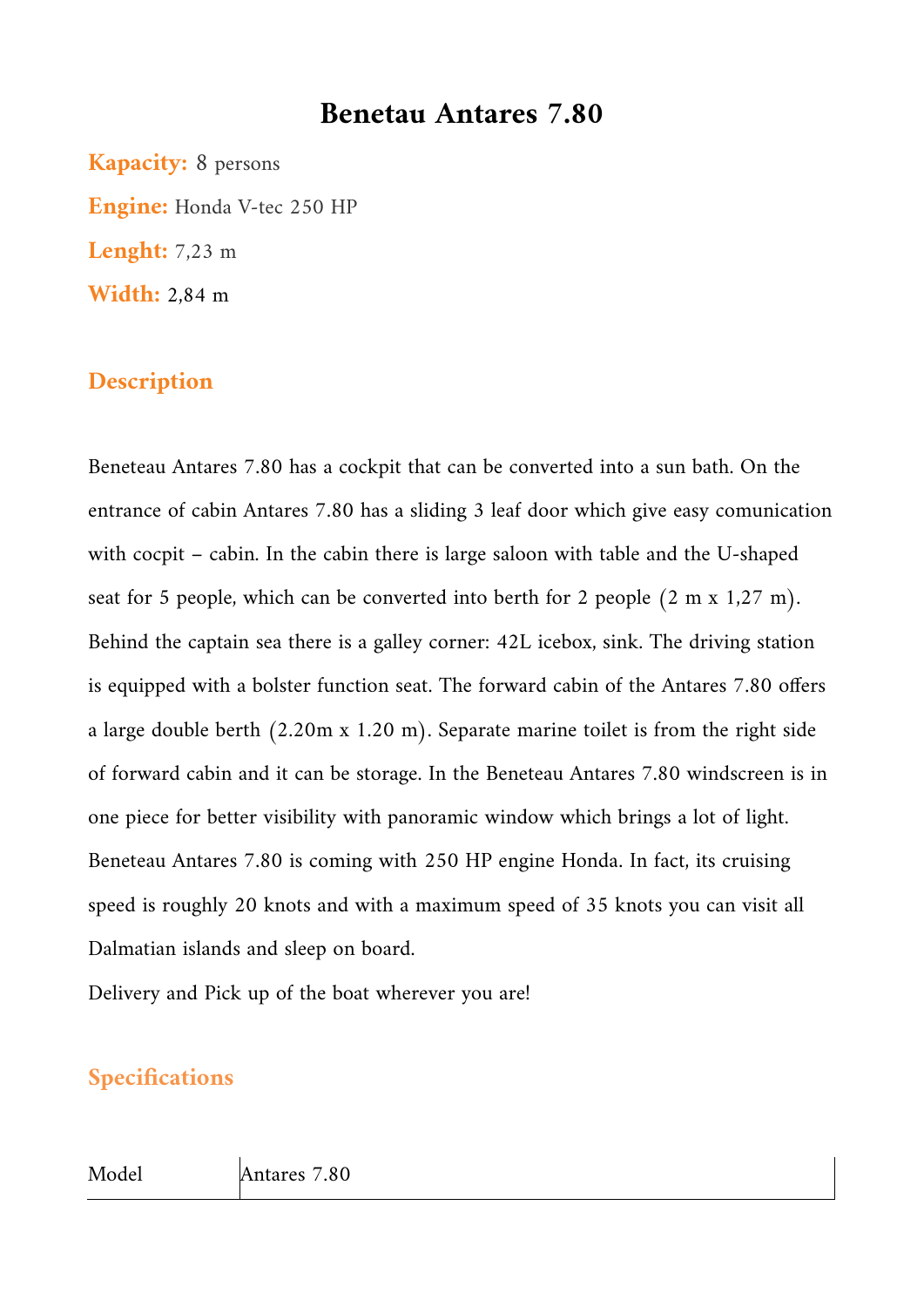| Length                  | $7,23 \, \text{m}$ |
|-------------------------|--------------------|
| Width                   | $2,84 \, \text{m}$ |
| People (max.)           | 8                  |
| Engine Model            | Honda V-tec        |
| Number of<br>engines    | 1                  |
| Engine power            | 250 HP             |
| Drive                   | Benzin             |
| Speed (max.)            | $40$ knots         |
| Fuel tank               | 200 L              |
| Fresh water tank  100 L |                    |
| Cabins                  | 1                  |
| Toilets                 | $\mathbf{1}$       |
| <b>Berths</b>           | $2 + 2$            |
| Build in                | 2016               |

## **Deck equipment**

Bimini top, Cockpit cushions, Sun deck, Swim ladder, Fenders, Cockpit table

## **Navigation**

GPS, Tachometer, Navigation (Nautical) charts and nautical guide

## **Technology**

Bilge pump - electric, Bilge pump - manual, Electric charger 12V - USB, Anchor, Spare anchor, Battery switch, Tool box, Position lights, Trim indicator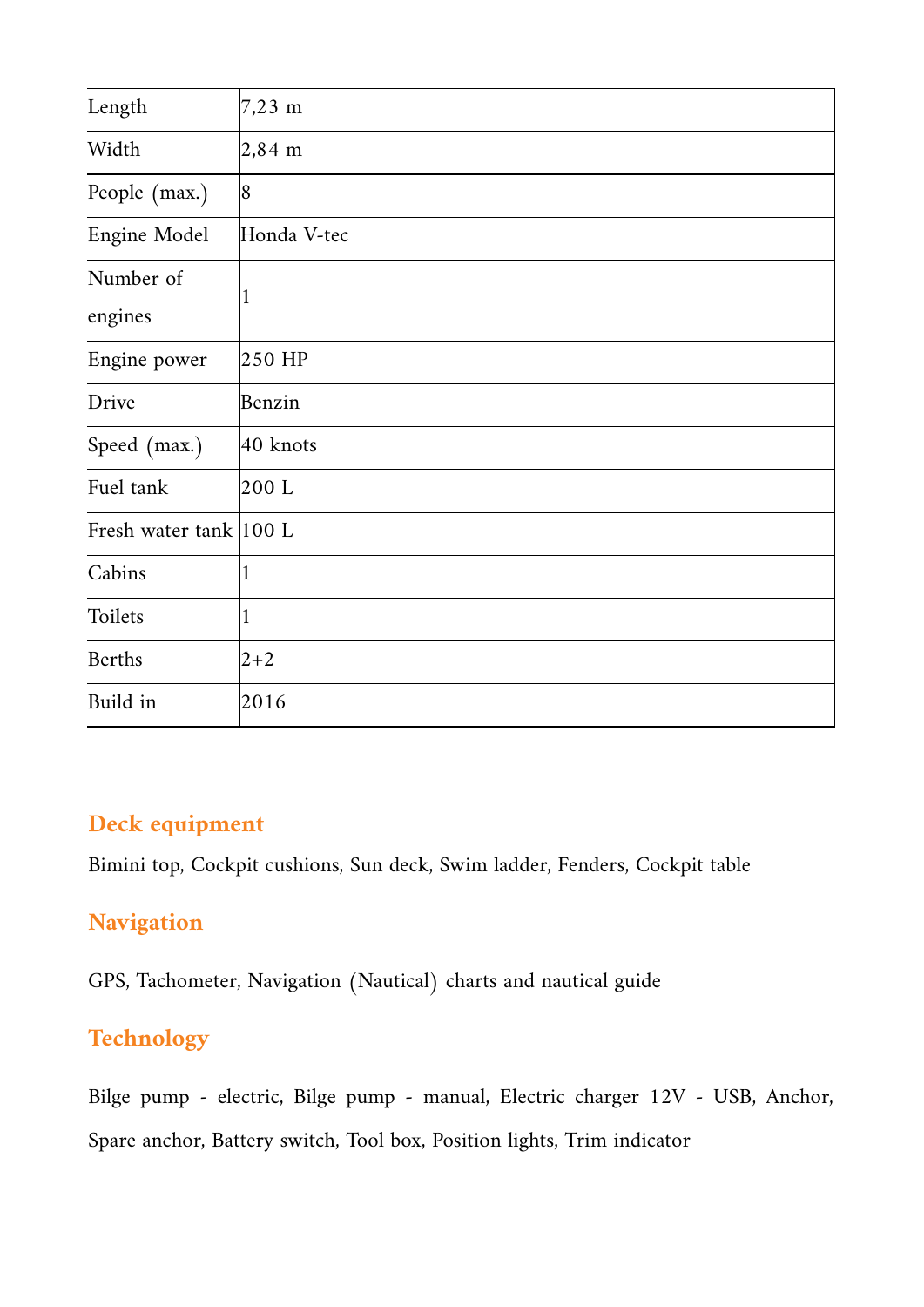## **Entertainment and office electronics**

Radio, USB, MP3 player, VHF Radio

## **Safety**

Lifejackets, First aid kit, Flashlight, Fire extinguisher, Flags and other.

## **Prices**

|                   | 01.01.-25.05. Week: 1390.00 € / Day: 300 €   |  |
|-------------------|----------------------------------------------|--|
| $26.05. -$        |                                              |  |
| 19.06.            | Week: 1490.00 € / Day: 300 €                 |  |
| $20.06 - 30.06$ . | Week: 1790.00 € / Day: 350 €                 |  |
|                   | 01.07.-31.08.   Week: 2390.00 € / Day: 400 € |  |
|                   | 01.09.-15.09.   Week: 1790.00 € / Day: 350 € |  |
| $16.09 - 30.09$ . | Week: 1490 € / Day: 300 €                    |  |
| $01.10. -$        |                                              |  |
| 31.12.            | Week: 1390 € / Day: 300 €                    |  |

## **Discounts**

| 2 weeks                       | 5%  |
|-------------------------------|-----|
| 3 weeks                       | 10% |
| early booking till 31.01. 10% |     |
| max discount                  | 15% |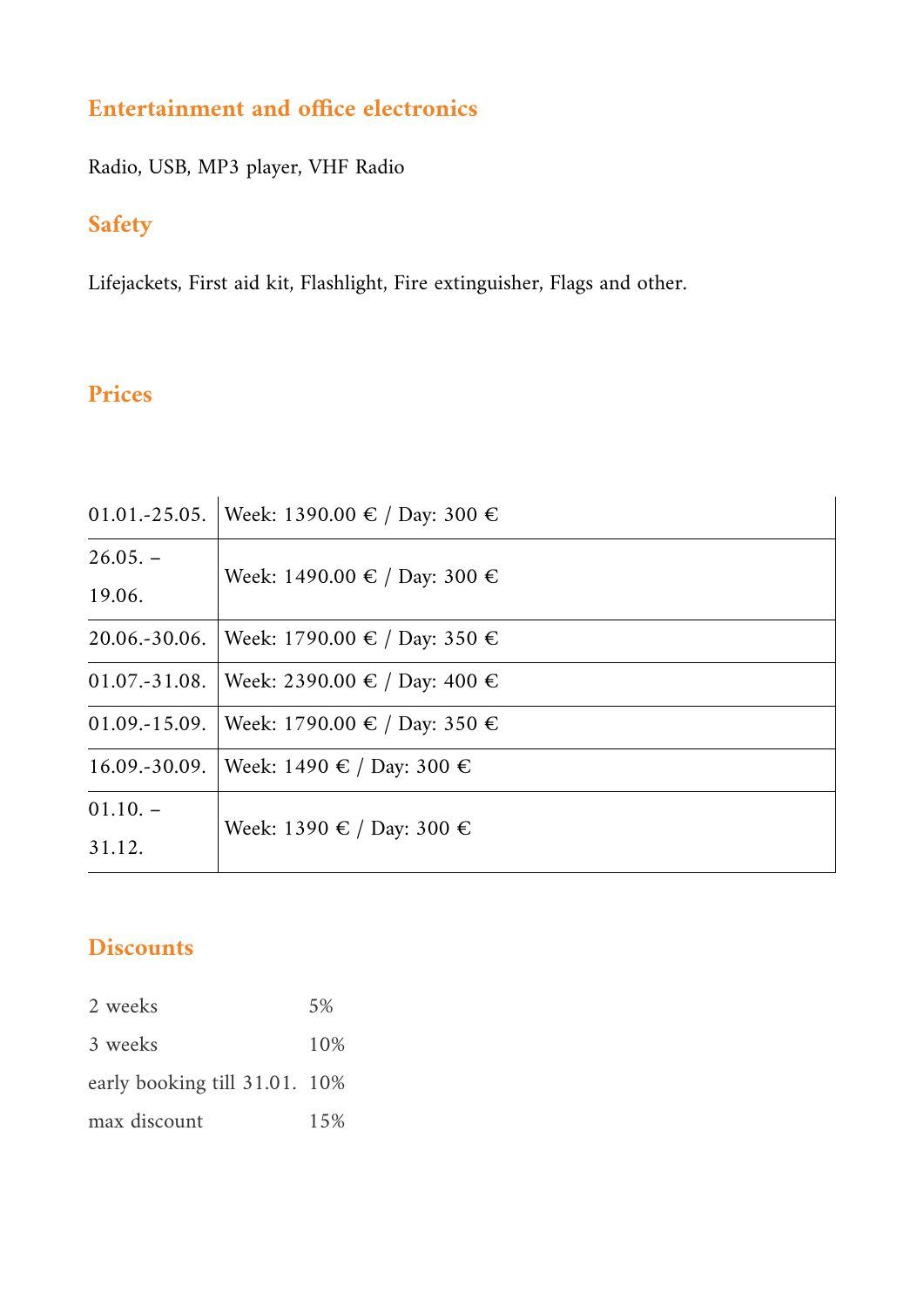#### **Transit log**

100.00  $\in$  per booking on week – only if you will sleep on board (Tourist tax: 1.00  $\in$ per person per day)

#### **Final cleaning**

50.00 € per booking on week

### **Security / Damange deposit**

refundable deposit  $1500.00 \in$  per rent

- Payable by cash in the office first day of rent. In addition to the rental fee, each charter requires a security deposit depending on the length of time and the vessel type / value. This deposit will be returned at the expiry of the lease contingent upon the vessel being returned as received, with its associated equipment intact – in the same condition that it was found – at the beginning of the rental period.
- All vessels are full kasko insured. Passengers are insured up to the maximum number of permitted passengers allowed on the chartered vessel.

## **Skipper licence (guest)**

• Renter must possess and present a valid boating permit together with an acceptable form of photo ID (i.e. national ID card, passport, or driver's license).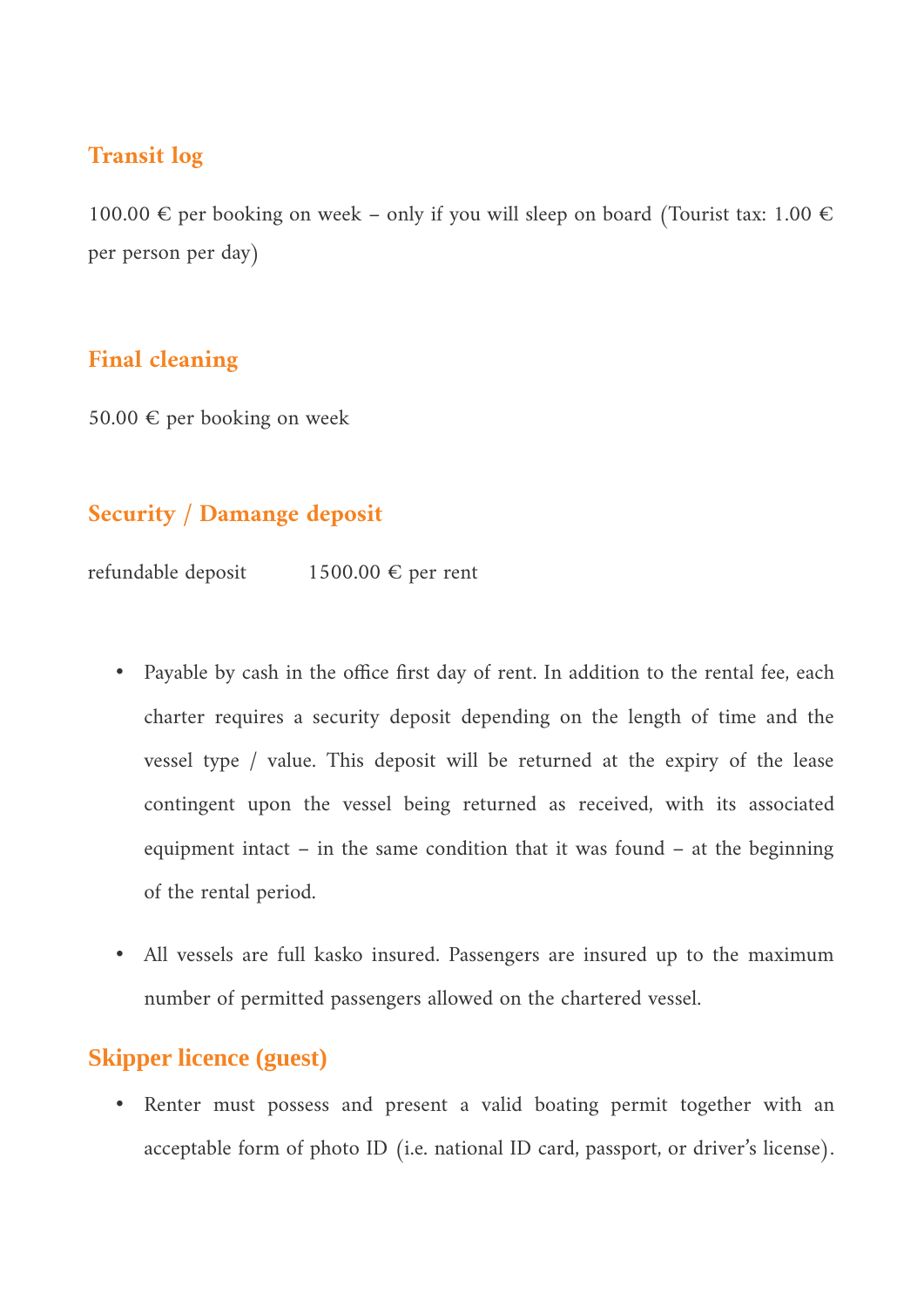• Boats can be chartered bareboat or with a qualified skipper. Skipper service is not included in the price of the rental.

## **Check-in/Check-out**

| Check In  | First day of rental: 09:00 o'clock |
|-----------|------------------------------------|
| Check Out | Last day of rental: 18:00 o'clock  |

• Multi day rentals span from 09:00 on the first day until 18:00 on the last day of the rental period. Daily rentals span from 09:00 – 18:00. If the boat is rental saturday to saturday return to the Marina is friday at 18:00 o'clock.

## **Fuel service**

• The rental fee does not include fuel expense. The vessel is provided with a full tank of fuel and must be returned accordingly. Or, if you prefer, our staff may be called upon to fill the tank for you when you arrive.

## **Free service for our guests**

- Free parking in front of our office during period of rent.
- Free boat delivery in all Dalmatia coast and islands (min. 4 days of rental), fuel will be charged.
- Free boat berth in our base Old town Trogir

# **Delivery (fuel cost)**

Delivery and pick up 10 NM from base Free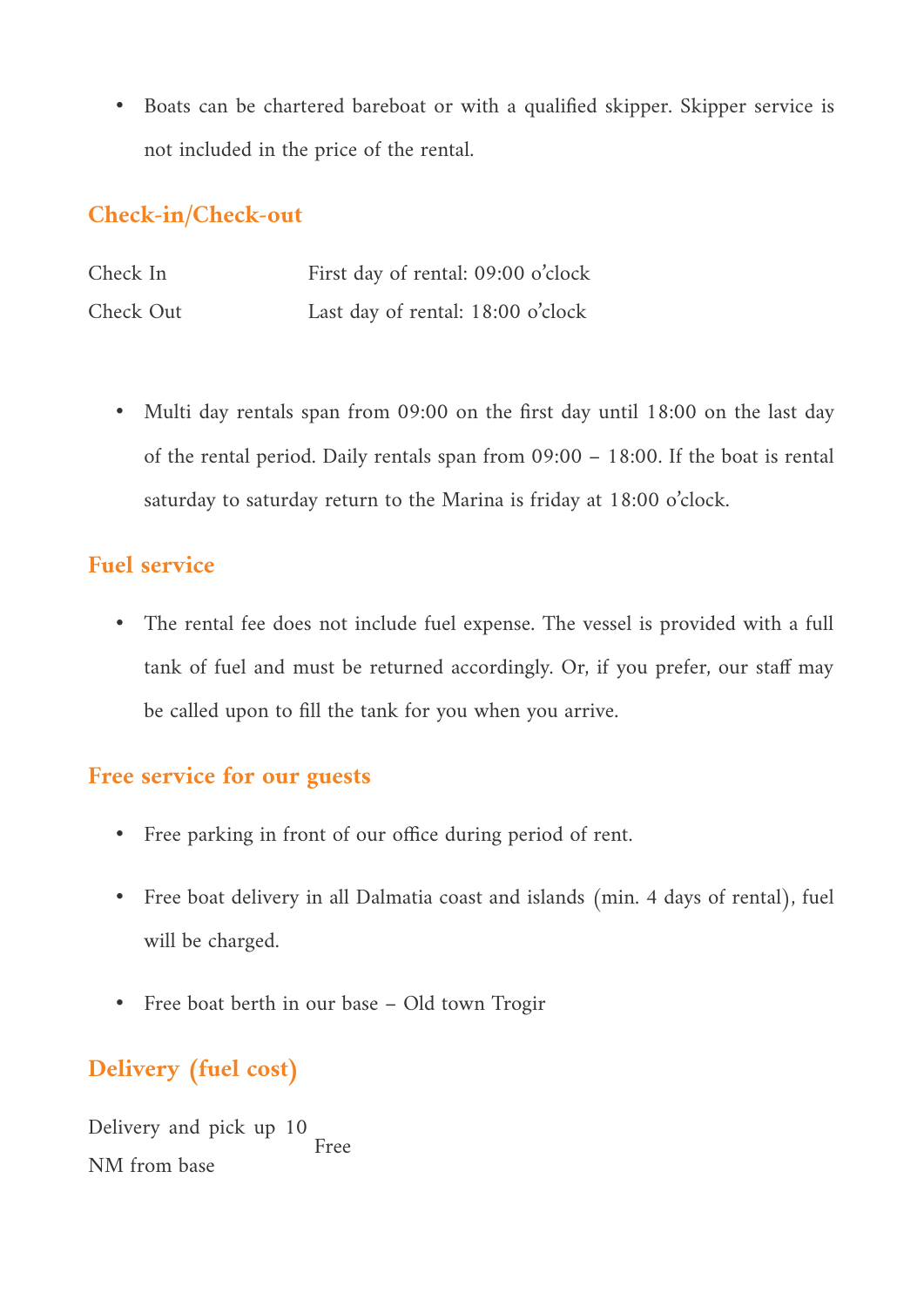Delivery and pick up 20 NM 80 € per booking cca Delivery and pick up 30 NM 110 € per booking cca Delivery and pick up 40 NM 150 € per booking cca Delivery and pick up 50 NM 190 € per booking cca

• Free boat delivery in all Dalmatia coast and islands (min. 4 days of rental), fuel will be charged.

## **Additional service**

| Skipper                                             | $80 \text{ } \in \text{per}$ day + food |
|-----------------------------------------------------|-----------------------------------------|
| Skipper training 1 x 4 h 60 $\epsilon$ per training |                                         |
| Pets on board                                       | 50 € per booking                        |

## **Additional equipment**

| Tube ring          | 20 € day, 50 € for 3 days, 100 € per week                                    |  |
|--------------------|------------------------------------------------------------------------------|--|
| Banana – 3 person  | 50 € day, 120 € for 3 days, 220 € per week                                   |  |
| Junior – Water ski | 25 € day, 60 € for 3 days, 100 € per week                                    |  |
| Adults – Water ski | 30 € day, 70 € for 3 days, 120 € per week                                    |  |
| Wakeboard          | 30 € day, 70 € for 3 days, 120 € per week                                    |  |
| Snorkeling gear –  |                                                                              |  |
| Easybreath         | 15 € day, 40 € for 3 days, 80 € per week                                     |  |
| Cooling box $-12v$ | 30 € day, 60 € for 3 days, 120 € per week                                    |  |
|                    | Coolbox – Cool yourself $10 \in$ day, $20 \in$ for 3 days, $40 \in$ per week |  |